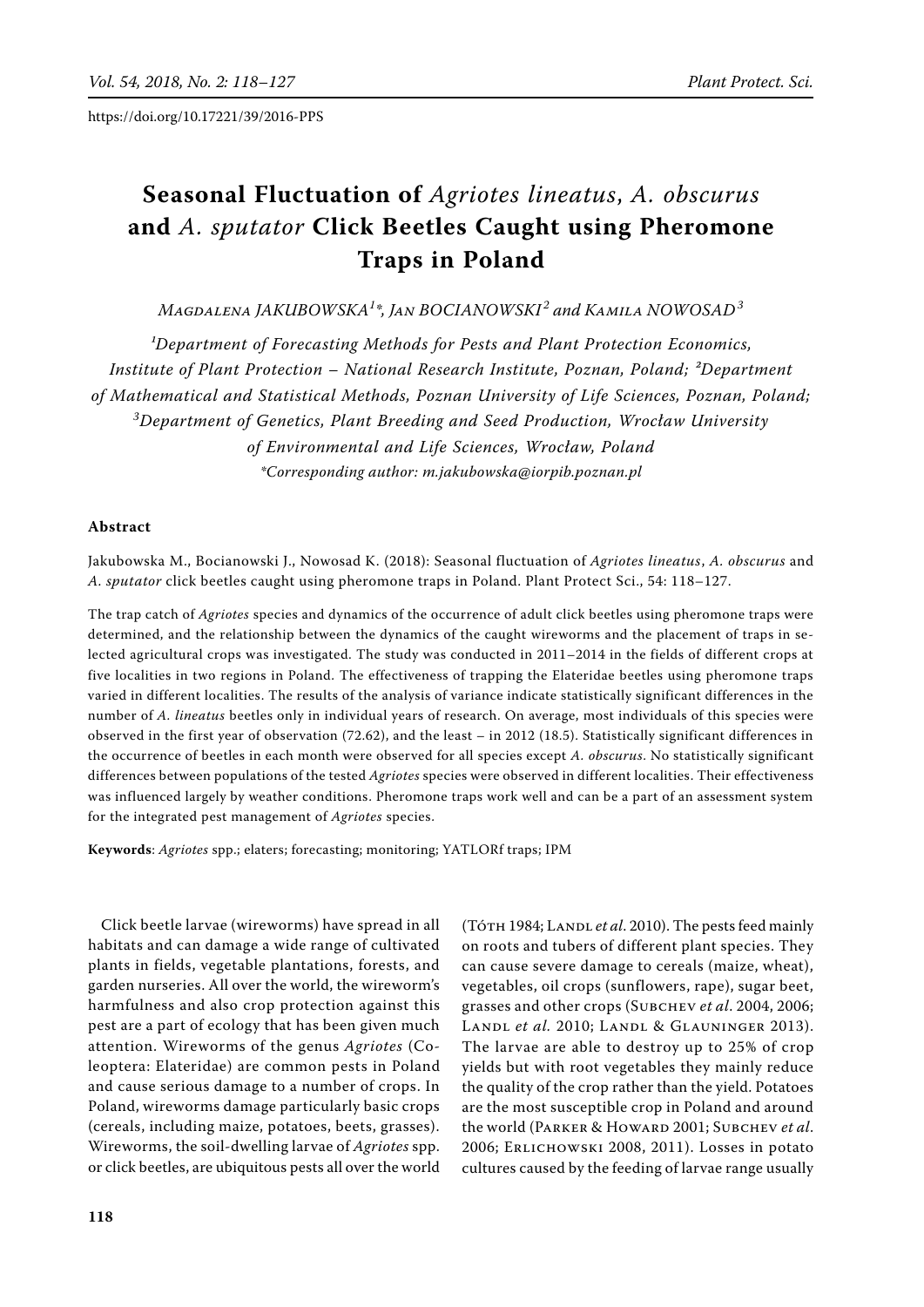from 5% to 25%, and in extreme cases come up to 50% of the tubers, including those in the unprotected and environment-friendly plantations (FURLAN & Tóth 2007).

In recent times, there have been major changes in the structure of plant production in Poland. The number of farms involved in the production of vegetables, potatoes, sugar beet, and cereals has decreased, while the number of farms growing rape and maize has increased. A detailed analysis of selected major crops confirms for example that the occurrence of wireworms and other soil pests is related indirectly to the cultivation of the more and more popular maize for green fodder and biogas (mainly in agricultural monocultures that are conducive to accumulation of pests). Additionally, farmers very often have to deal with the massive presence of the larvae of pests in the soil in connection with the management and use of fallow land and other agricultural land on which some restrictions on the plough cultivation are applied. The treatment against them is often difficult due to the delayed identification and lack of chemicals that can be used during the growing season in the present state of plant protection applicable to the potatoes. Thus, protection against these pests must be properly prepared and preceded by an earlier control of the plantation settlement status. Chemical plant protection measures against wireworms must be highly effective and ecologically safe. The different insecticide applications must take into account the amount of the pest present. The integrated system of plant protection against wireworms (the Elateridae larvae) includes an analysis of the number of larvae in the soil by means of bait or soil pit traps before planting any potatoes or sowing of beets, the use of plant resistance mechanisms and thus the variety susceptibility to damage mechanisms, the application of agronomic tillage (skimming, hoeing, ploughing) and controlling operations of the population size of the wireworms (click beetles) on the plantation during the growing period by means of pheromone traps (Furlan *et al.* 2001; Furlan & Tóth 2007; Erlichowski 2009, 2011).

Until now, the soil excavation, being a labourintensive method (controlled method), has been used to define the density of wireworms. The use of pheromone traps is the common method of controlling and monitoring these pests. The task of pheromone traps is to allow orientation in the number of beetles, which indirectly affects the number of larvae, as well as monitoring and preparation of control strategies in the future. The traps have been used successfully in a number of European countries (Germany, France, Belarus), the USA and Canada (VERNON & TÓTH 2007; Hicks & Blackshaw 2008; Cannaert *et al*. 2011; Vidal *et al*. 2011; Trepashko & Ilyuk 2012).

According to recent surveys, *Agriotes lineatus*  (L.), *Agriotes obscurus* (L.), and *Agriotes sputator* (L.) are predominant species occurring in Poland (Jakubowska & Bocianowski 2014), and they live in both agro-systems and natural ecosystems (PLATIA 1994). Specific synthetic sex pheromones for male trapping have been developed (TOTH *et al.* 2003) to monitor the flight behaviour of these species and the recent development of YATLORf traps proved to be highly efficient in capturing male click beetle (*Agriotes*) species (Furlan *et al.* 2001). However, Hicks and Blackshaw (2008) showed that there is a considerable variability in the performance of sex pheromone trapping systems and optimal trap spacing for several *Agriotes* species. In general, pheromone traps have been proven to be effective for monitoring and may have a potential to suppress low density populations. Recent studies on the range of attraction of pheromone traps to some *Agriotes* species suggested that an estimated distance of 20 m between individual traps would be needed to permit substantial mass trapping (SUFYAN et al. 2011). They are already installed in case of the potato forecrop (1–2 years before the proper cultivation of the potato). As such they are used to monitor the surface of the field in respect of the species of the Elateridae settled there: to determine their number and population dynamics, mainly their seasonal fluctuation (long-term forecasting).

The objective of our study was to compare catches of the three species of the family Elateridae using pheromone traps in different crops, to verify the possibility of their use as a part of the integrated plant monitoring management.

## **material and methods**

*Experimental site*. Monitoring studies on the effectiveness of catching adult Elateridae using pheromone traps were conducted in 2011–2014 by the Institute of Plant Protection – National Research Institute in collaboration with the Warmia and Mazury Agricultural Advisory Centre in Olsztyn in Poland, in the Wielkopolska Province in Winna Góra (52°12'N, 17°27'E), in Słupia Wielka (52°13'N,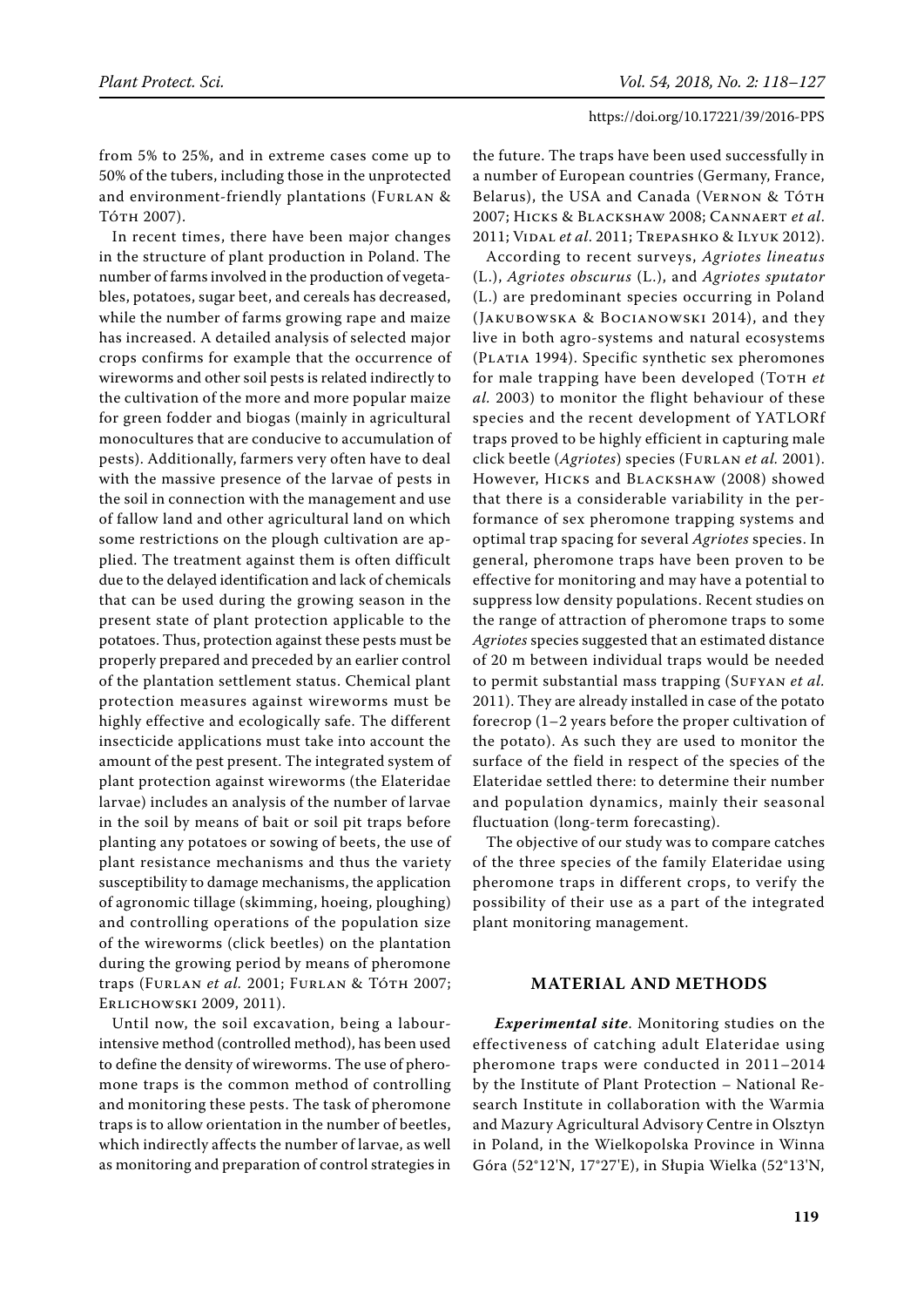| Table 1. Population size of the species from the genus Agriotes caught at selected locations in the Warminsko-Ma- |  |  |
|-------------------------------------------------------------------------------------------------------------------|--|--|
| zurskie and Wielkopolska Province in 2011-2014                                                                    |  |  |

|            |                        | Total number of traps per field | Number of click beetles caught    |             |              |              |
|------------|------------------------|---------------------------------|-----------------------------------|-------------|--------------|--------------|
| Year       | Crop plant<br>Location |                                 | for each species of Agriotes spp. | A. lineatus | A. obscurus  | A. sputator  |
|            | Barczewko              | potato                          | 15                                |             | 466          |              |
|            | Garzewko               | maize                           | 15                                |             |              |              |
| 2011       | Łęgajny                | potato                          | 15                                |             | 117          |              |
|            | Słupia Wielka          | grasses                         | 20                                | 258         | 63           | $\mathbf{0}$ |
|            | Winna Góra             | sugar beet                      | 20                                | 323         | 1            | $\mathbf{0}$ |
|            | Barczewko              | potato                          | 15                                |             | 51           |              |
|            | Garzewko               | maize                           | 15                                |             |              |              |
| 2012       | Łęgajny                | potato                          | 15                                |             |              |              |
| Winna Góra | Słupia Wielka          | grasses                         | 20                                | 81          | 17           | 41           |
|            | sugar beet             | 20                              | 67                                | 17          | $\mathbf{0}$ |              |
|            | Barczewko              | potato                          | 15                                |             | 163          |              |
|            | Garzewko               | maize                           | 15                                | 34          | $\mathbf{0}$ |              |
| 2013       | Łęgajny                | potato                          | 15                                | $\Omega$    | 52           |              |
|            | Słupia Wielka          | grasses                         | 20                                | 388         | 556          | $\Omega$     |
|            | Winna Góra             | sugar beet                      | 20                                | 113         | 46           | 20           |
|            | Barczewko              | potato                          | 15                                | 8           | 81           |              |
|            | Garzewko               | maize                           | 15                                | 23          | 19           |              |
| 2014       | Łęgajny                | potato                          | 15                                | 32          | 5            |              |
|            | Słupia Wielka          | grasses                         | 20                                | 312         | 103          | 372          |
|            | Winna Góra             | sugar beet                      | 20                                | 148         | 63           | 146          |

(–) not found

17°13'E) in the Warmia and Mazury Region, in Barczewko (53°50'12''N, 20°41'43''E), in Łęgajny (53°49'N, 20°38'E) and in Garzewko (53°50'45''N, 20°16'49''E). Monitoring was performed on different plantations of sugar beet, maize, potato, and perennial grasses. Traps were placed on plantations in five localities

(Barczewko, Garzewko, Łęgajny Słupia Wielka, and Winna Góra) every year (2011–2014) from the third decade of April to the third decade of July (Table 1).

*Trap description***.** Hungarian pheromone traps of the YATLORf type were used to monitor the occurrence of the Elateridae from the genus *Agriotes*,



The experimental design scheme with pheromone traps to caught  $A$ griotes species set  $(A)$  on a farmer's field (5 pitfalls in triplicate) in Barczewko, Warminsko-Mazurskie province and (B) on an experimental field area (5 pitfalls in four replication) in Słupia Wielka, Wielkopolska province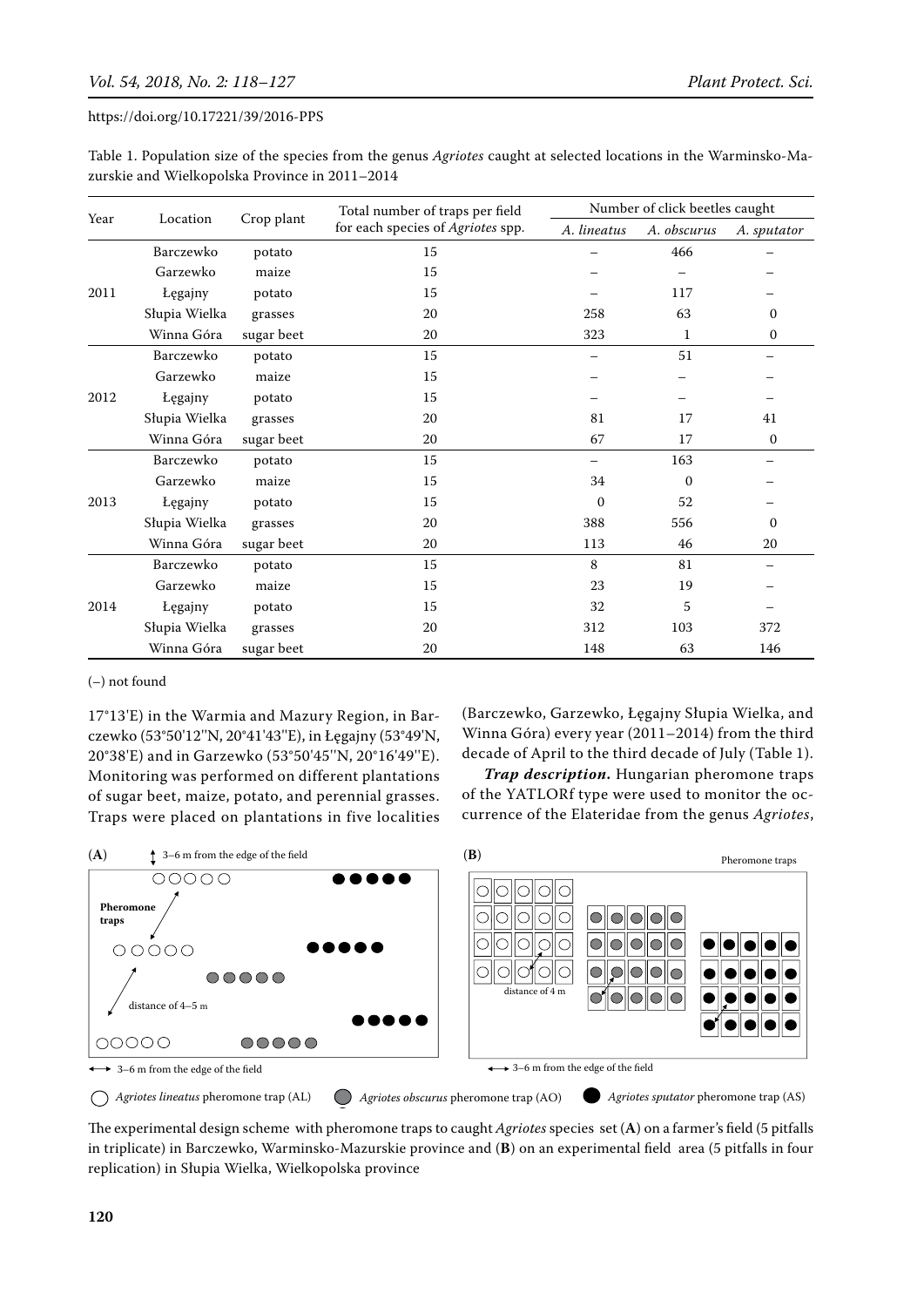with Hungarian pheromone dispensers – for catching males of *Agriotes lineatus*, *A. obscurus*, and *A. sputator* (Tóth *et al.* 2003; Landl *et al*. 2010; Mangen *et al*. 2011; Trepashko & Ilyuk 2012). Pheromones were delivered by Csalomon (Plant Protection Institute, HAS, Budapest, Hungary) and comprised a mixture of geranyl octanoate and geranyl butanoate.

*Trapping design*. For each of the species of the genus *Agriotes* 5 pheromone traps were installed (for statistical calculations in three or four replications depending on the locations where the experiment was carried out). Fifteen trap points (e.g. 5 pitfalls in triplicate) in the Warminsko-Mazurskie Province and twenty trap points (e.g. 5 pitfalls in quadruplicate) in the Wielkopolska Province were placed on the soil surface at a distance of 3–6 m from the edge of the field. On each plantation covered by the study, 5 traps were placed for each species. The average size of the field was from 1 ha (perennial grasses and sugar beet) to 3 ha (maize, potato, sugar beet). The first set of traps was placed in April 2011. Trapping of the beetles was ended in July 2014. Lures were replaced once a month; traps were emptied every third day, the adults caught were counted and frozen until determination. A distance from the trap replication was about 4–5 meters. The content of altogether 340 traps was analysed in a laboratory. The collected beetles were identified and counted. Their numbers were determined by specialised keys for insects marking (Tarnawski 2000).

*Temperature measurements*. Weather conditions in the field were monitored throughout the period of the experiment. Meteorological data were obtained from field weather stations installed in the fields or adjacent to the test plantation.

*Statistical evaluation*. The obtained results specified the population sizes of the *A. lineatus*, *A. obscurus*, *A. sputator* species individually, and the total population size of the *Agriotes*. One-way analyses of

Table 2. Mean values and coefficients of variation of the number of *A. lineatus*, *A. obscurus*, *A. sputator* individuals, and the total number of *Agriotes* spp.

|                       | A. lineatus |        |       | A. obscurus |       | A. sputator |        | Agriotes |  |
|-----------------------|-------------|--------|-------|-------------|-------|-------------|--------|----------|--|
|                       | mean        | CV     | mean  | CV          | mean  | CV          | mean   | CV       |  |
| Year                  |             |        |       |             |       |             |        |          |  |
| 2011                  | 72.62       | 100.06 | 40.44 | 192.53      |       |             | 76.75  | 113.17   |  |
| 2012                  | 18.50       | 99.95  | 7.08  | 141.10      | 10.25 | 109.91      | 22.83  | 96.06    |  |
| 2013                  | 44.58       | 167.18 | 51.06 | 198.81      | 5.00  | 125.44      | 68.6   | 219.78   |  |
| 2014                  | 26.15       | 156.52 | 13.55 | 130.11      | 64.75 | 114.46      | 65.6   | 154.21   |  |
| $\mathrm{HLD}_{0,05}$ | 40.35       |        | 47.38 |             | 43.17 |             | 78.7   |          |  |
| Month                 |             |        |       |             |       |             |        |          |  |
| April                 | 16.92       | 288.83 | 0.69  | 362.32      | 30.5  | 166.89      | 19.76  | 351.52   |  |
| May                   | 47.67       | 148.88 | 58.69 | 182.72      | 85.75 | 115.53      | 109.06 | 157.72   |  |
| June                  | 47.67       | 93.71  | 42.94 | 151.84      | 21.50 | 59.40       | 79.12  | 96.57    |  |
| July                  | 36.67       | 158.22 | 11.44 | 89.42       | 7.00  | 89.57       | 38.29  | 132.72   |  |
| $\rm{HLD}_{0.05}$     | 39.08       |        | 43.20 |             | 41.96 |             | 70.90  |          |  |
| Location              |             |        |       |             |       |             |        |          |  |
| Barczewko             | 2.00        | 141.50 | 47.56 | 160.95      |       |             | 48.06  | 158.99   |  |
| Garzewko              | 7.12        | 106.88 | 4.75  | 89.89       |       |             | 9.50   | 89.47    |  |
| Łęgajny               | 8.00        | 84.75  | 14.50 | 172.90      |       |             | 17.17  | 140.01   |  |
| Słupia Wielka         | 64.94       | 108.81 | 46.19 | 219.51      | 51.62 | 151.20      | 136.94 | 129.13   |  |
| Winna Góra            | 40.69       | 134.09 | 7.94  | 130.73      | 20.75 | 136.24      | 59.00  | 111.64   |  |
| $\mathrm{HLD}_{0,05}$ | 46.15       |        | 56.48 |             | 54.51 |             | 86.40  |          |  |
| <b>Provinces</b>      |             |        |       |             |       |             |        |          |  |
| Warmińsko-Mazurskie   | 6.06        | 109.24 | 29.81 | 195.47      |       |             | 29.19  | 187.63   |  |
| Wielkopolskie         | 52.81       | 119.88 | 27.06 | 271.66      | 36.19 | 162.78      | 97.97  | 139.94   |  |
| $\rm{HLD_{0.05}}$     | 25.48       |        | 32.21 |             |       |             | 49.50  |          |  |

*CV* – coefficient of variation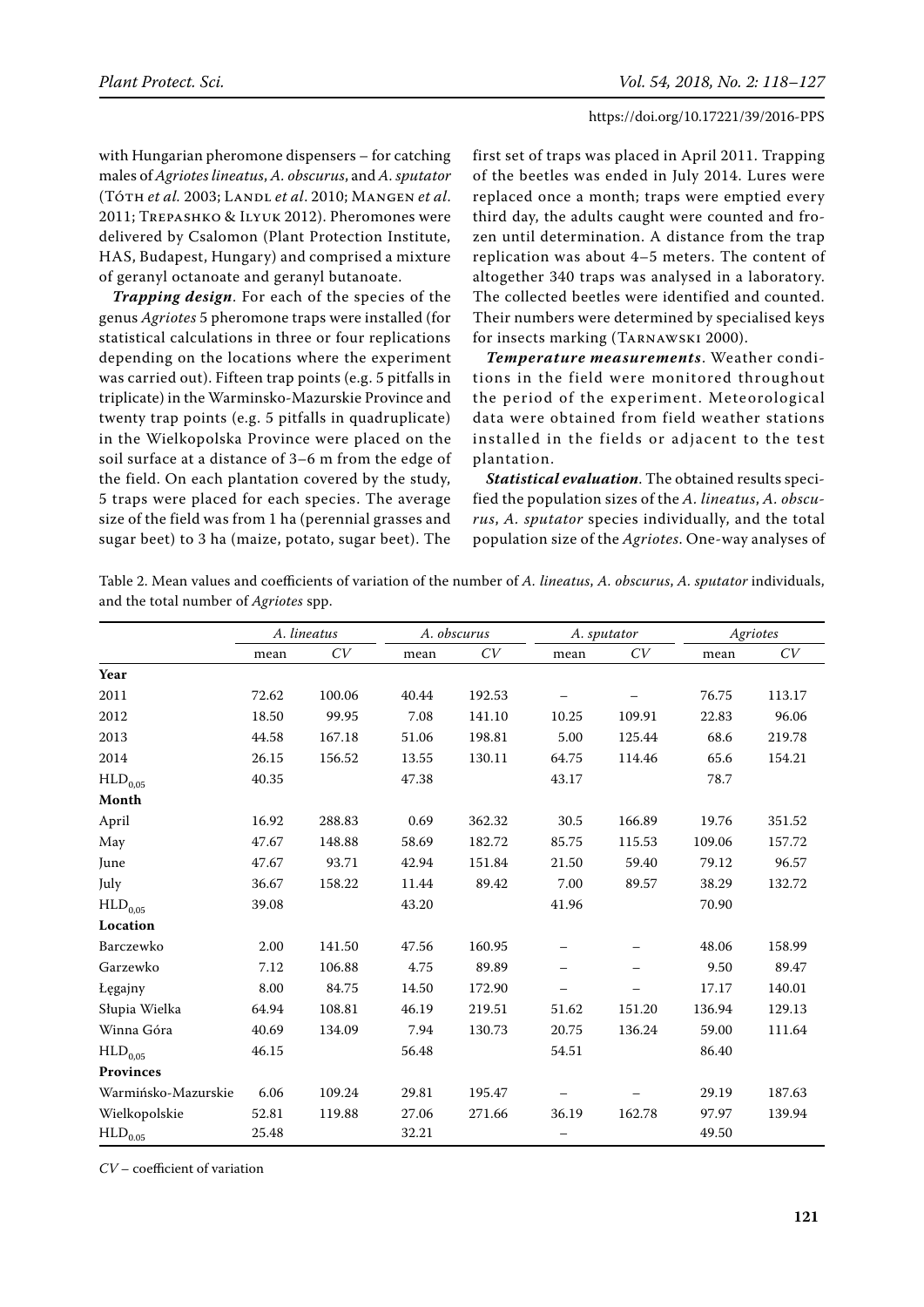variance (ANOVA) were performed independently in order to verify the null hypothesis on no impact of years, months, localities, and provinces individually on the population sizes of *A. lineatus*, *A. obscurus*, *A. sputator* and the total population size of the *Agriotes*. For the considered years, months, localities and provinces, mean values and coefficients of variation (Kozak *et al.* 2013) in the population sizes of individual species and their sums were estimated. Turkey's  $HSD<sub>0.05</sub>$  values (Honestly Significant Differences) were used to test significance of differences in the occurrence of the species of the genus, and the sum of the population size of the *Agriotes* within individual differentiation factors (independently). The correlation between the population sizes of the three species and the sum of the population sizes of the genus *Agriotes* was evaluated based on the respective correlation coefficients (Kozak *et al.* 2010). All calculations for the statistical analyses were performed using the GenStat 15 statistical package.

#### **Results**

A total of 4186 *Agriotes lineatus*, *A. obscurus*, and *A. sputator* adults were captured by means of pheromone traps. In the Wielkopolska Region, 40.4% of the click beetles captured were *A. lineatus*; and only a few individuals of *A. obscurus* (20.7%) and *A. sputator* (13.8%) were trapped. In the Warmia and Mazury Province, *A. obscurus* (22.8 %) was the most common species, followed by *A. lineatus* (2.3%). In the period when the study was performed, the weather conditions were very much diversified. The weather conditions were particularly beneficial for the catches of the *Agriotes* in the years 2011 (1228 individuals), 2013 (1372 individuals), and 2014 (1312 individuals) (Table 1). In this period, high temperatures and moderate rainfalls were recorded, which is advantageous for adult beetles to come out and for the larvae feeding (Jakubowska 2011; Sulewska *et al.* 2013). In 2012, due to intensive rainfalls in July, a decreased number of the Elateridae was caught. Based on the monitoring performed by means of pheromone traps, it was confirmed that these devices are very useful for determining the population size of the adult Elateridae in the fields under study. The first Elateridae from the *A. lineatus* species were caught on plantations at the beginning of May, except for 2012 (Winna Góra), when and where beetles were observed in the third decade of April. The peak population size for the species was observed in May and June, and in Winna Góra in 2011, also in July. In the years 2011–2014, the most abundant species, *A. lineatus*, was caught in 2011: in Winna Góra – 323 individuals, in Słupia Wielka – 258 individuals; in 2013: in Słupia Wielka – 556 individuals, in Winna Góra – 113 individuals, and in 2014: in Słupia Wielka – 312 individuals and Winna Góra – 148 (Table 1).

In 2011–2014, the species *A. obscurus* was caught in highest numbers in Słupia Wielka (2014 – 103 individuals; 2013 – 547 individuals on grasses), in Barczewko (2013 – 163 individuals; 2011 – 466 individuals on potato) and in Łęgajny (2011 – 117 in-

Table 3. The mean squares from one-way analysis of variance (for year, month, location and province) between the population sizes of *A. lineatus*, *A. obscurus*, *A. sputator*, and the total number of *Agriotes* spp.

| Source of variation | df             | A. lineatus | df             | A. obscurus | df | A. sputator | df           | Agriotes |
|---------------------|----------------|-------------|----------------|-------------|----|-------------|--------------|----------|
| Year                |                |             |                |             |    |             |              |          |
| Year                | 3              | 8 8 8 4*    | 3              | 7438        | 2  | 20 484**    | 3            | 7669     |
| Residual            | 44             | 3 0 0 7     | 60             | 4 2 0 8     | 13 | 2995        | 64           | 11638    |
| Month               |                |             |                |             |    |             |              |          |
| Month               | 3              | 3566        | 3              | 12 378*     | 3  | 19 980**    | 3            | 27 498   |
| Residual            | 44             | 3 1 9 7     | 60             | 3965        | 12 | 3 1 5 2     | 64           | 10 708   |
| Location            |                |             |                |             |    |             |              |          |
| Location            | $\overline{4}$ | 10 777**    | $\overline{4}$ | 6 0 5 5     | 1  | 7593        | 4            | 34 815*  |
| Residual            | 43             | 2793        | 59             | 4 2 4 9     | 14 | 3445        | 63           | 9 9 7 7  |
| Province            |                |             |                |             |    |             |              |          |
| Province            | $\mathbf{1}$   | 36 822***   | $\mathbf{1}$   | 128         |    |             | $\mathbf{1}$ | 80 130** |
| Residual            | 46             | 2715        | 62             | 4 3 9 9     |    |             | 66           | 10419    |

*df* – number of degrees of freedom; \**P* < 0.05; \*\**P* < 0.01; \*\*\**P* < 0.001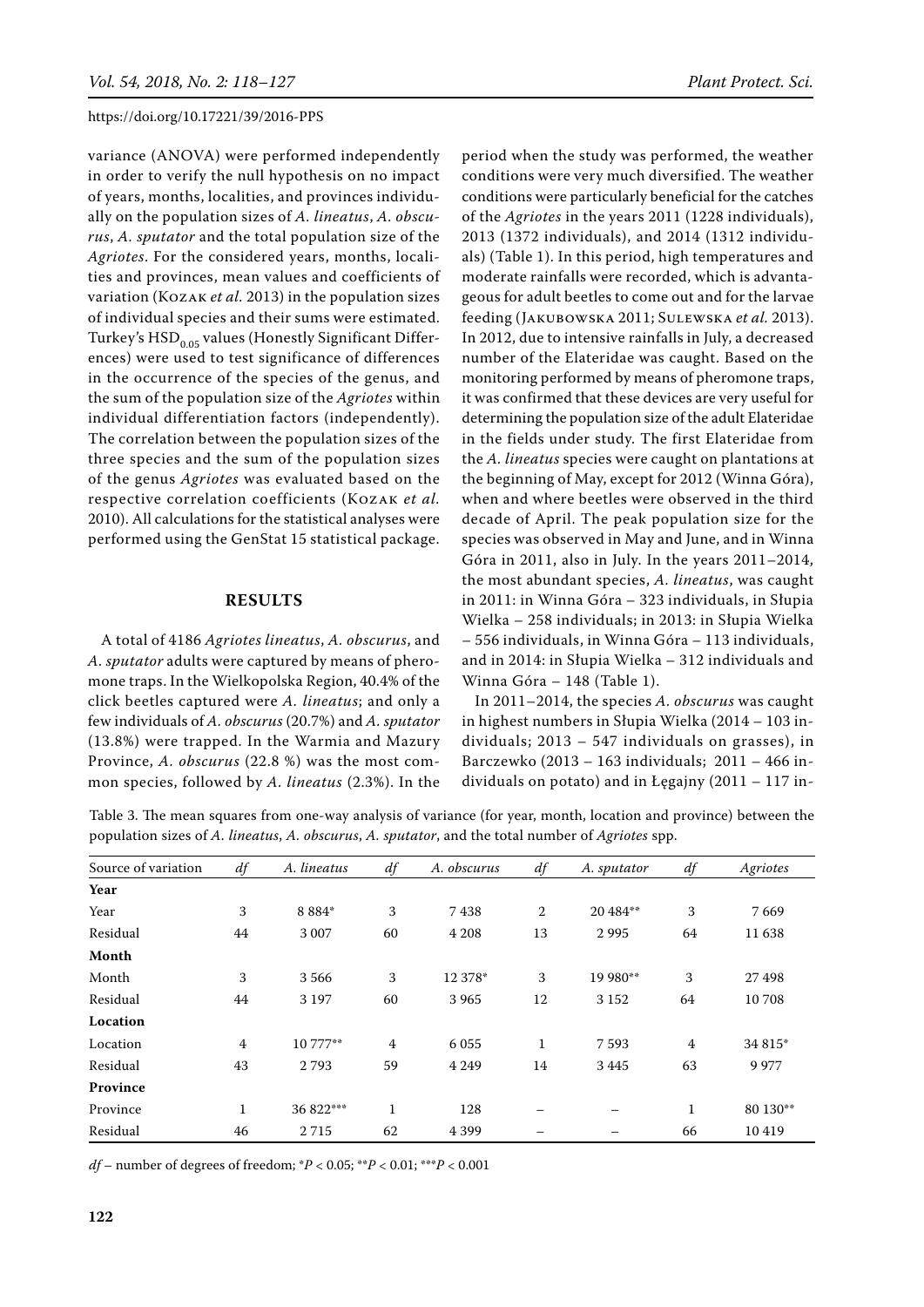

Figure 1. Box-and-whisker plot of the number of (A) *Agriotes lineatus* and (B) *Ariotes obscurus* click beetles classified by the localities under study in 2011–2014

Right and left of the box are the  $25^{th}$  and  $75^{th}$  percentile – the lower and upper quartiles, respectively; the band near the middle of the box is the 50th percentile – the median; the ends of the whiskers represent the minimum and maximum of all the data

dividuals on potato) (Table 1). On the basis of the monitoring carried out by means of pheromone traps, it was identified that of all species only the *A. sputator* click beetle (Table 1) was caught in largest quantities in 2014.

Results of the analysis of variance indicate statistically significant differences in the population sizes of only *A. lineatus* and *A. sputator* in different years of research (Tables 2 and 3). On average, most individuals of this species were observed in the first year of research (72.62), while the smallest number of the individuals was identified in 2012 – 18.5 (Table 2). In case of *A. sputator* most individuals were observed on average in 2014 (64.75).

Statistically significant differences in the occurrence of beetles in individual months were observed for all species except for *A. lineatus*. The smallest number of beetles of all species was observed in April (Table 2 and Figure 2). The beetles of the *A. lineatus* species were most frequent in May and June (47.67), *A. obscurus* – in May (58.69), and *A. sputator* – in May (85.75). All in all, most beetles of the genus *Agriotes*  were observed in May – 109.06 (Table 2 and Figure 2).

Statistically significant differences between populations of the tested species of the *Agriotes* were observed in different localities (Table 3 and Figure 1). *A. lineatus* was a dominant species, for which the most individuals were observed in Słupia Wielka locality (64.94), and the smallest number of beetles of this species was observed in Barczewko (2.0) (Table 2).

Based on results of the analysis of variance, it was found that provinces were a factor that determined only the population size of *A. lineatus* (Tables 2 and 3). By far more individuals of this species were observed in the Wielkopolska Province (52.81) than in the Warmia and Mazury Province (6.06) (Table 2).

Table 4. The correlation coefficients between the population sizes of *A. lineatus*, *A. obscurus*, *A. sputator* and the total number of *Agriotes* spp.

| Species       | A. lineatus | A. obscurus | A. sputator | <i>Agriotes</i> spp. |
|---------------|-------------|-------------|-------------|----------------------|
| A. lineatus   |             |             |             |                      |
| A. obscurus   | 0.41        |             |             |                      |
| A. sputator   | $0.58*$     | $0.84***$   |             |                      |
| Agriotes spp. | $0.80***$   | $0.81***$   | $0.94***$   |                      |

\**P* < 0.05; \*\*\**P* < 0.001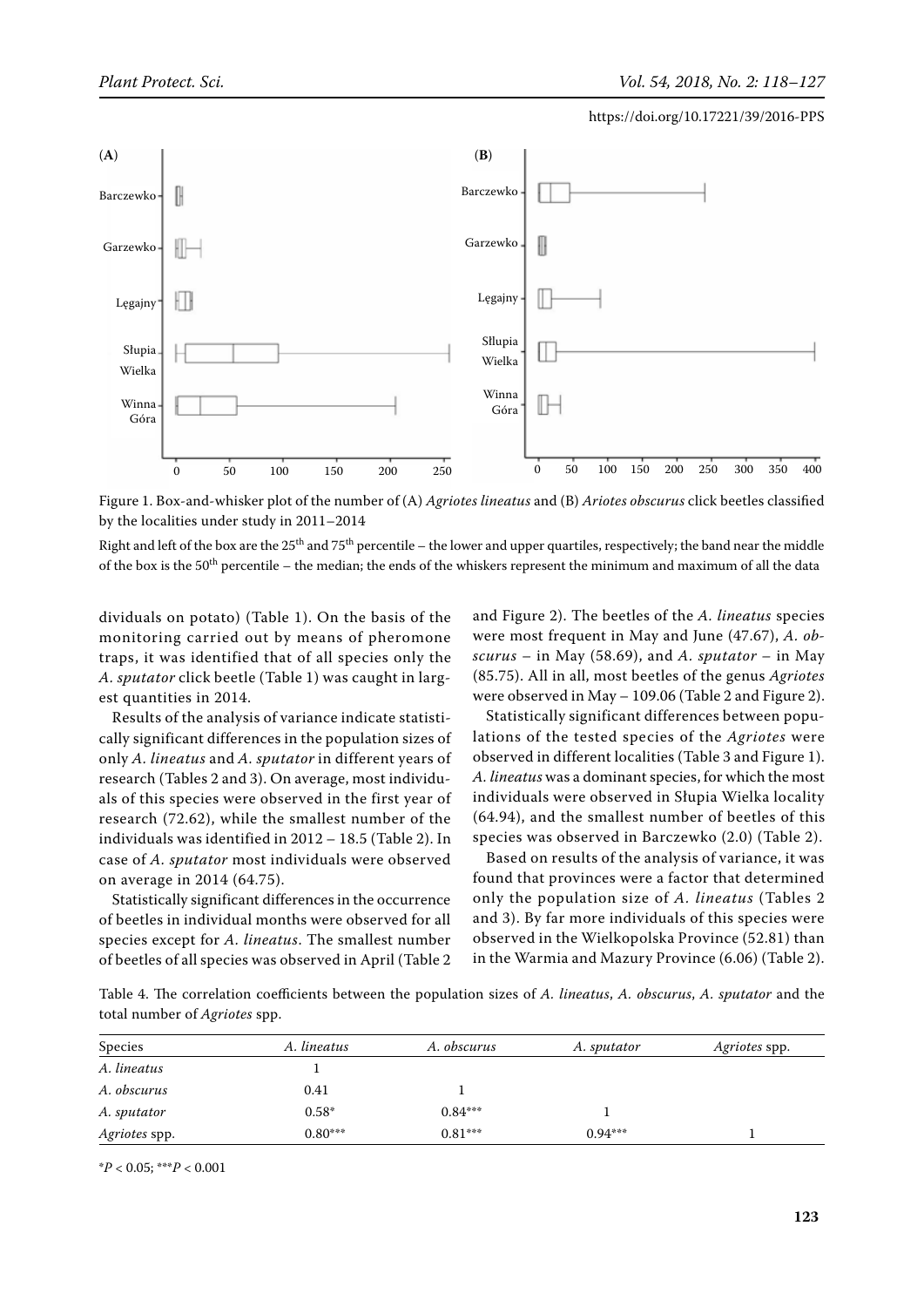

Figure 3. The mean values of the population sizes of *A. lineatus*, *A. obscurus*, *A. sputator*, and the total number of *Agriotes* spp. for the combination "year-month"

The presence of *A. lineatus* individuals was significantly correlated with the occurrence of *A. sputator* individuals (*r* = 0.58) (Table 4). A preliminary conclusion from the present study postulates that *A. lineatus* and A. *obscurus* were responding in a similar way to the pheromone traps under the same environmental conditions.

## **Discussion**

The *A. lineatus* species spends the winter as adults in the soil (Tóth 1984). We observed the flight of this species from May until late July, which is consistent with the results from Austria (LANDL et al. 2010), Bulgaria (Subchev *et al*. 2004), Hungary (Furlan *et al.* 2001; То́тн *et al.* 2003), and Romania (RADESCU & Roşca 2010). In our study (Jakubowska & Bocianowski 2013), we observed the first *A. lineatus* beetles at the end of April, as they were observed by RADESCU and ROŞCA (2010) in Bucharest (Romania) and Trepashko and Ilyuk (2012) in Minsk (Belarus). Our overall observations show that the

number *Agriotes* adults varies according to different localities and years (LANDL et al. 2010; RADESCU & Roşca 2010; Erlichowski 2011), but is similar if climatic conditions are comparable. Our current observations correspond to the results presented by Jakubowska (2011) as well as Sulewska *et al.* (2013). These authors reported that all species of the tested wireworms were caught most frequently in the years 2010 and 2011. BENEFER et al. (2012) reported that in the years of the study, the weather conditions were very varied and that had an especially positive impact on the wireworm development in 2011–2012. This is also confirmed by our own research.

The monitoring performed by means of pheromone traps proved the presence of the three species of the click beetle under study from the genus *Agriotes* in sugar beet, potato and seed-bearing grasses. *Agriotes obscurus* was the most abundant species (Table 1). Its dominance was observed in 2011 and 2014. Both our own research (Jakubowska & Bocianowski 2013) and LANDL and GLAUNINGER (2013) as well as Hicks and Blackshaw (2008) proved that weather conditions prevailing in the growing seasons have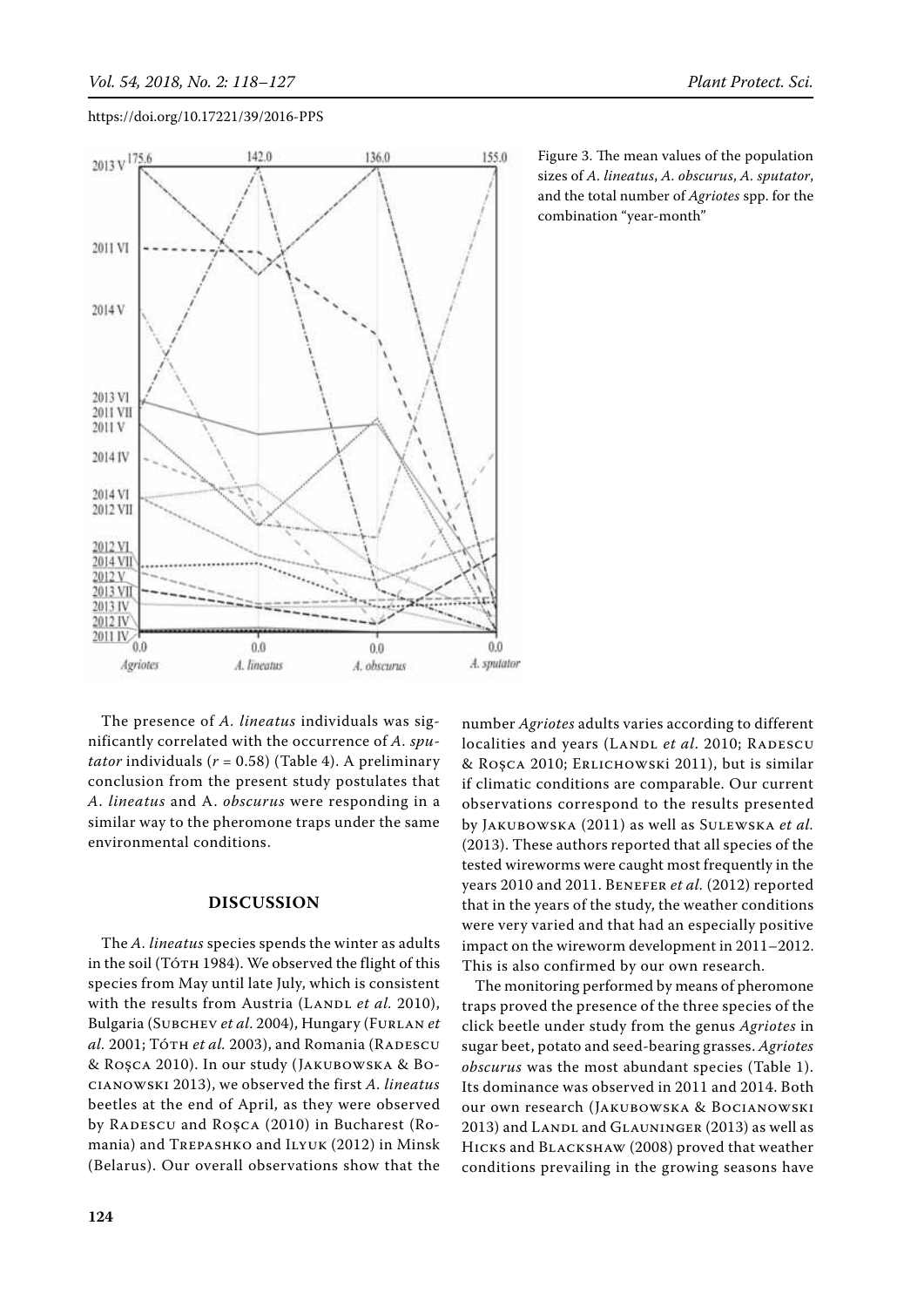an important influence on the occurrence of the Elateridae. Moreover, according to different authors, the largest number of the caught species of the wireworms is affected by the position of traps in the fields of different vegetables and agricultural crops as well as in grassland surrounding the plantations.

FURLAN and TóTH (2007) believe that monitoring of the number of beetles by means of pheromone traps is an important link in providing information in integrated systems for the potato cultivation, assessment of the risk of damage, biology and behaviour of the pest. SUFYAN *et al.* (2011) and BENEFER *et al.* (2012) examined the dynamics of occurrence of two species: *A. lineatus* and *A. obscurus* on an organic potato plantation and they also assessed the effectiveness of catching a group of marked (male) beetles depending on the distance from the trap. This may explain the discrepancies observed in the population size between the examined species. Recent findings on the range of attraction of pheromone traps to *A. lineatus* and *A. obscurus* have shown that up to a distance of 15 m from the traps at least 50% of the males have been trapped within one month, most of them already during the first days (SUFYAN *et al*. 2011).

In our study, the flight peak reached for *A. lineatus* and *A. obscures* beetles in traps was observed in May. These values are comparable with those reported by SUFYAN (2011). The flight peaks of *A. lineatus* differed between the years. *A. obscurus* showed a flight pattern comparable to *A. lineatus* during the swarming period. In the present study, the percentage recapture of *A. lineatus* was higher than in *A. obscurus* in years (2011, 2012, and 2014) and localities. A higher percentage of caught beetles of *A. obscurus* was observed in 2013. These values are comparable with those reported by HICKS and BLACKSHAW (2008) with total recaptures of 39% (*A. lineatus*) and 27% (*A. obscurus*). The development of insects is strongly affected by weather conditions (Hicks & Blackshaw 2008; Benefer *et al.* 2012) and it is suggested that climate changes have the potential of affecting their future population dynamics and intensity in agricultural systems. In our study, no clear relationship between weather conditions and the first flight peak could be observed. The available data include a period of four years only, which may be a too short period to evaluate to what extent the temperature affects flight behaviour. However, during this short period of the study there were some fluctuations in weather noted in trap catches.

There were no indications that weather conditions (temperature and precipitation) have a decisive effect on the size of trap catches.

According to many authors (NEUCHOFF & SUFYAN 2008; Erlichowski 2009; Mangen *et al.* 2011), forecasting of the damage caused by the Elateridae larvae on the basis of the number of beetles caught using pheromone traps should be treated with caution for the plantation.

The use of sex pheromone traps for mass trapping has been successfully applied for the eradication of a range of agricultural pests before reproduction or crop damage (El-Sayed *et al*. 2006). With respect to any approach targeted on preventing mating via mass trapping of males, accurate knowledge of the range of attraction of the pheromone traps is indispensable. The results obtained in the present study provide an approximate estimation of the trap density required to remove male beetles from the field, assuming that all captured beetles will not have mated. In general, sex pheromone traps have been proven to be effective for monitoring click beetles, which may be an option for controlling wireworms, their dynamics and biology.

## **Conclusions**

(1) The results from the present study have important implications regarding how we use pheromone traps for monitoring click beetles.

(2) The obtained results will allow to improve methods of short-term and long-term forecasting for the chemical control of wireworms.

(3) Pheromone traps work well and can be a part of an assessment system for the integrated pest management of the *Agriotes* species.

## **References**

- Benefer M., Knight E., Eblis J. Hicks H., Blackshow R. (2012): Understanding the relationship between adult and larval *Agriotes* distributions: the effect of sampling method, species identification and abiotic variables. Applied Soil Ecology, 53: 39–48.
- Cannaert F., Vautrin S., Fougeroux A. (2011): Three years of wireworms monitoring with pheromone traps in France. IWGO Newsletter (Electronic resource). No. 31. Available at http://iwgo.org (accessed Feb 22, 2012).
- El-Sayed A.M., Suckling D.M., Wearing C.H. (2006): Potential of mass trapping for long term pest management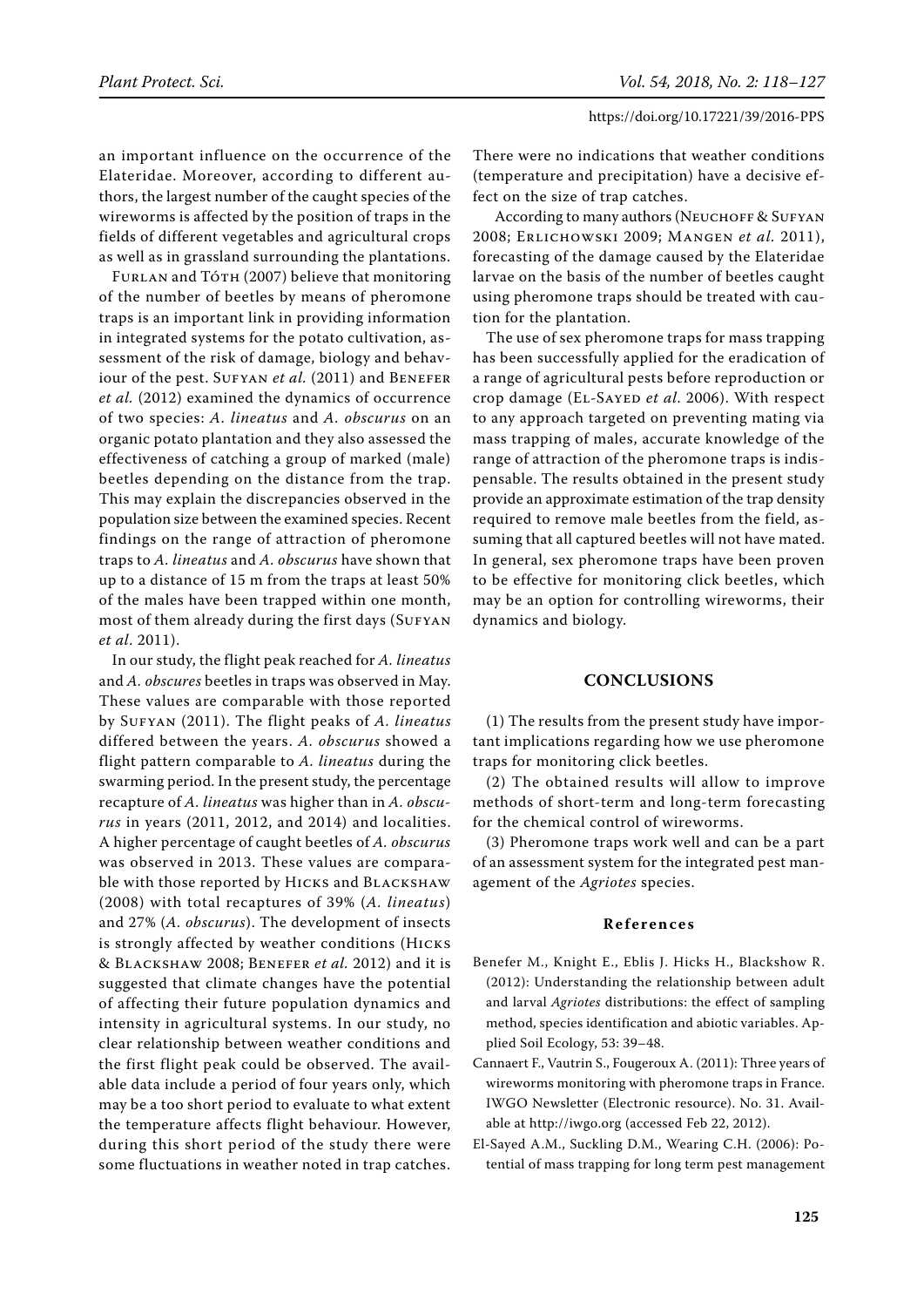and eradication of invasive species. Journal of Economic Entomology, 99: 1550−1564.

Erlichowski T. (2008): Economic importance and the factors influencing the development and harmfulness of soil pests in potato. Wieś Jutra, 2 (119): 1−3. (in Polish)

Erlichowski T. (2009): New methods of detecting the presence of click beetle (Coleoptera: Elateridae) in potato crops using pheromone and bait traps. Progress in Plant Protection, 49: 1691−1696. (in Polish)

Erlichowski T. (2011): Chemical control against *Agriotes*  spp. (Coleoptera: Elateridae) in potato using a product containing chlorpyrifos. Progress in Plant Protection, 51: 1355−1358. (in Polish)

Furlan L., Tóth M. (2007): Occurrence of click beetle pest spp. (Col., Elateridae) in Europe as detected by pheromone traps: survey results of 1998−2006. IOBC/WPRS Bulletin, 30 (7): 19–25.

Furlan L., Tóth M., Yatsinin V.G., Ujváry I. (2001): The project to implement IPM strategies against *Agriotes* species in Europe: What has been done and what is still to be done. In: IWGO Conference, XXI<sup>st</sup> Meeting, Oct 27–Nov 3, 2001, IWGO, Legnaro, Italy: 253–262.

Hicks H., Blackshaw R.P. (2008): Differential responses of three Agriotes click beetle species to pheromone trap. Agricultural and Forest Entomology, 10: 443–448.

Jakubowska M. (2011): Quality structure of the Noctuidae family in selected habitats of the agricultural landscape. Journal of Plant Protection Research, 51: 166–170.

Jakubowska M., Bocianowski J. (2013): Efficiency of pheromone traps for monitoring of the *Agrotis segetum* (Den. et Schiff.) and *Agrotis exclamationis* (L.) (Lep. Noctuidae) for short-forecasting. Annales UMCS Sectio E Agricultura, 68 (1): 1–9. (in Polish)

Jakubowska M., Bocianowski J. (2014): Trapping of the *Agriotes* spp. (Coleoptera: Elateridae) with pheromone traps for signaling risks. Annales UMCS Sectio E Agricultura, 69 (3): 54–64. (in Polish)

Kozak M., Bocianowski J., Sawkojć S., Wnuk A. (2010): Call for more graphical elements in statistical teaching and consultancy. Biometric Letters, 47: 57–68.

Kozak M., Bocianowski J., Rybiński W. (2013): Note on the use of coefficient of variation for data from agricultural factorial experiments. Bulgarian Journal of Agricultural Science, 19: 644–646

Landl M., Glauninger J. (2013): Preliminary investigations into the use of trap crops to control *Agriotes* spp. (Coleoptera: Elateridae) in potato crops. Journal of Pest Science, 86: 85–90.

Landl M., Furlan L., Glauninger J. (2010): Seasonal fluctuation of *Agriotes* spp. (Coleoptera: Elateridae) at two sites in Austria and the efficiency of bait trap designs for monitoring wireworm populations in the soil. Journal of Plant Diseases and Protection, 117: 268–272.

Mangen M., Landl M., Glauninger J. (2011): Agriotes species: Comparison of species composition in pheromone trap catches with larval bait trap catches at the same site. IOBC/WPRS Bulletin, 66: 535−537.

Neuchoff D., Sufyan M. (2008): Potentials for wireworm control in organic farming. In: Abstracts of Proceedings. EAPR Conference, July 6–10, 2008, Brasov, Romania: 297.

Parker W.E., Howard J.J. (2001): The biology and management of wireworms (*Agriotes* spp.) on potato with particular reference to the United Kingdom. Agricultural and Forest Entomology, 3: 85−98.

Platia G. (1994): Coleoptera, Elateridae. In: Fauna d'Italia, Vol. 33. Bologna, Calderini.

Radescu M., Roşca I. (2010): Contributions to the study of wireworms (Coleoptera: Elateridae) population structure and biology from Bucharest and the surrounding area with pheromone traps. Scientific Papers UASVM Bucharest, Series A, 53: 412–418.

Subchev M., Toshova T., Tóth M., Furlan L. (2004): Click beetles (Coleoptera: Elateridae) and their seasonal swarming as established by pheromone traps in different plant habitats in Bulgaria: 1. Meadow. Acta Zoologica Bulgarica, 56: 187–198.

Subchev M., Toshova T., Furlan L., Tóth M. (2006): Click beetles (Coleoptera: Elateridae) and their seasonal swarming as established by pheromone traps in different plant habitats in Bulgaria: 3. Potato. Acta Zoologica Bulgarica, 58: 361–370.

Sufyan M., Neuhoff D., Furlan L. (2011): Assessment of the range of attraction of pheromone traps to *Agriotes lineatus* and *Agriotes obscurus*. Agricultural and Forest Entomology, 13: 313−319.

Sulewska H., Śmiatacz K., Panasewicz K., Szymańska G., Koziara W. (2013): Evaluation of damage and control of carem-bordered green pea (*Earias chlorana* Hübner) caterpillars in a 4-year old plantation of common willow (*Salix viminalis* L.). Zemdirbyste – Agricultura, 100: 99–104.

Tarnawski D. (2000): Fauna Poloniae. Elateridae (Insecta: Coleoptera). Vol. 1. Warsaw, The Polish Society of Entomology. (in Polish)

Tóth M. (1984): Click beetles (Elateridae) in the soils of central Europe – their distribution and description. Part II (Gen.: Melanotus, Adrastus, Selatosomus, Athous, Lacon, Limonius, Synaptis, Cardiophorus). Acta Phytopathologica Academiae Scientiarum Hungaricae, 19: 327–345.

Tóth M., Furlan L., Yatsynin V.G., Ujvary I., Szurukan I., Imrei Z., Tolasch T., Francke W., Joasi W. (2003): Identification of pheromones and optimization of bait composition for click beetle pests (Coleoptera: Elateridae) in